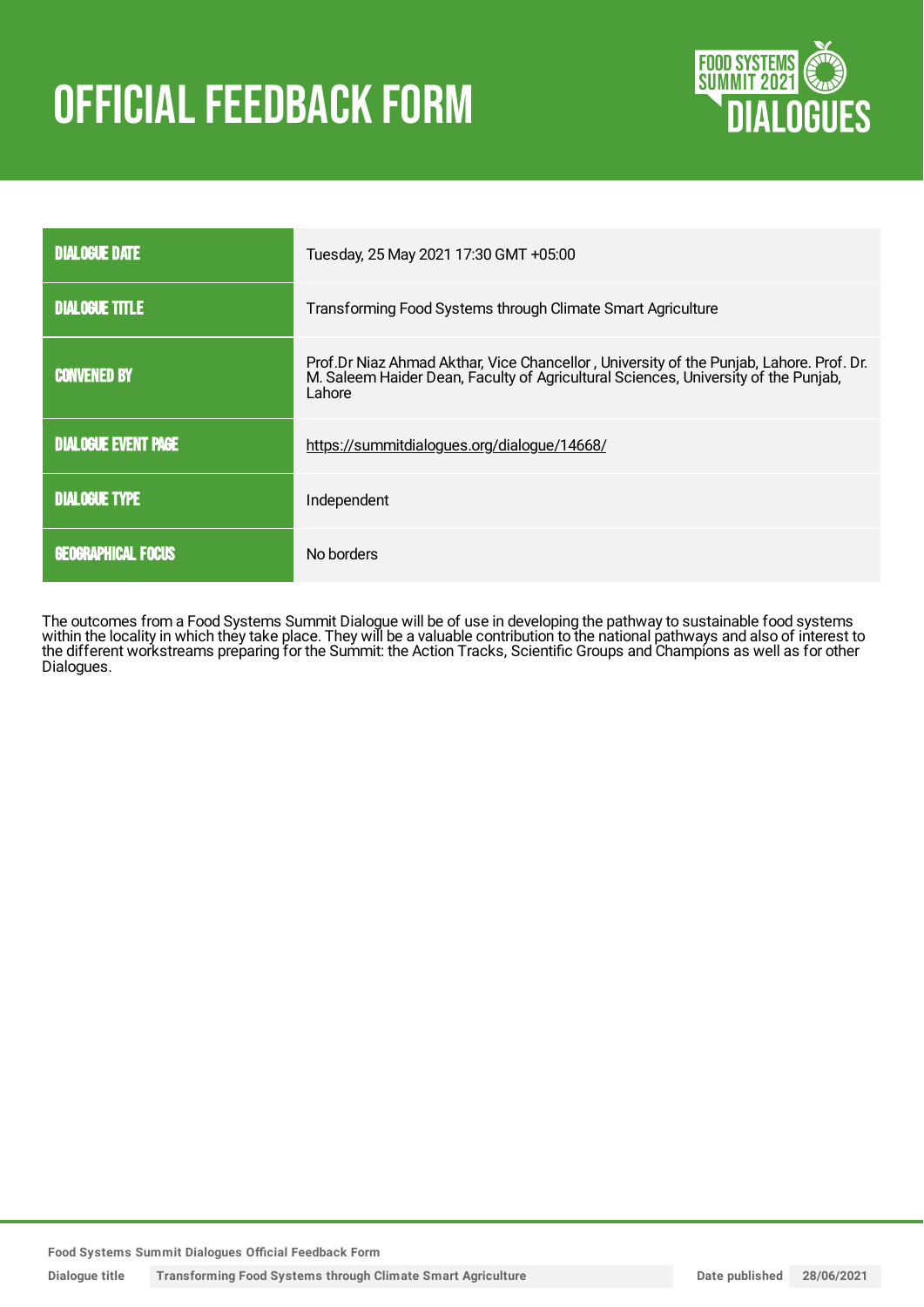## 1.PARTICIPATION



#### NUMBER OF PARTICIPANTS FROM EACH STAKEHOLDER GROUP

| Small/medium enterprise/artisan             | Workers and trade union                     |
|---------------------------------------------|---------------------------------------------|
| Large national business                     | Member of Parliament                        |
| Multi-national corporation                  | Local authority                             |
| Small-scale farmer                          | Government and national institution         |
| Medium-scale farmer                         | Regional economic community                 |
| Large-scale farmer                          | <b>United Nations</b>                       |
| Local Non-Governmental Organization         | International financial institution         |
| International Non-Governmental Organization | Private Foundation / Partnership / Alliance |
| Indigenous People                           | Consumer group                              |
| Science and academia                        | Other                                       |

**Dialogue title Transforming Food Systems through Climate Smart Agriculture Date published 28/06/2021**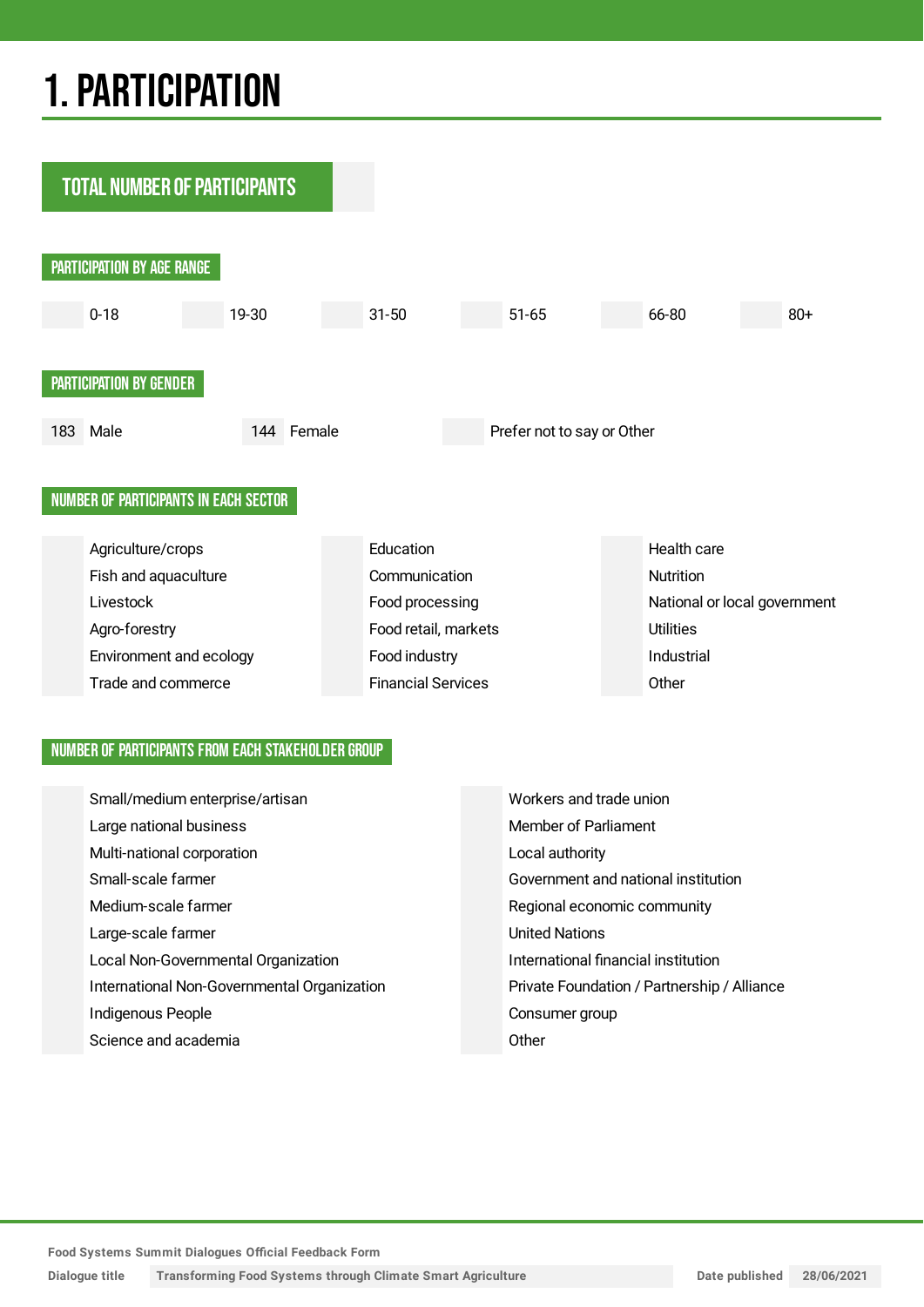## 2. PRINCIPLES OF ENGAGEMENT

HOW DID YOU ORGANIZE THE DIALOGUE SO THAT THE PRINCIPLES WERE INCORPORATED, REINFORCED AND ENHANCED?

HOW DID YOUR DIALOGUE REFLECT SPECIFIC ASPECTS OF THE PRINCIPLES?

DO YOU HAVE ADVICE FOR OTHER DIALOGUE CONVENORS ABOUT APPRECIATING THE PRINCIPLES OF ENGAGEMENT?

**Food Systems Summit Dialogues Official Feedback Form**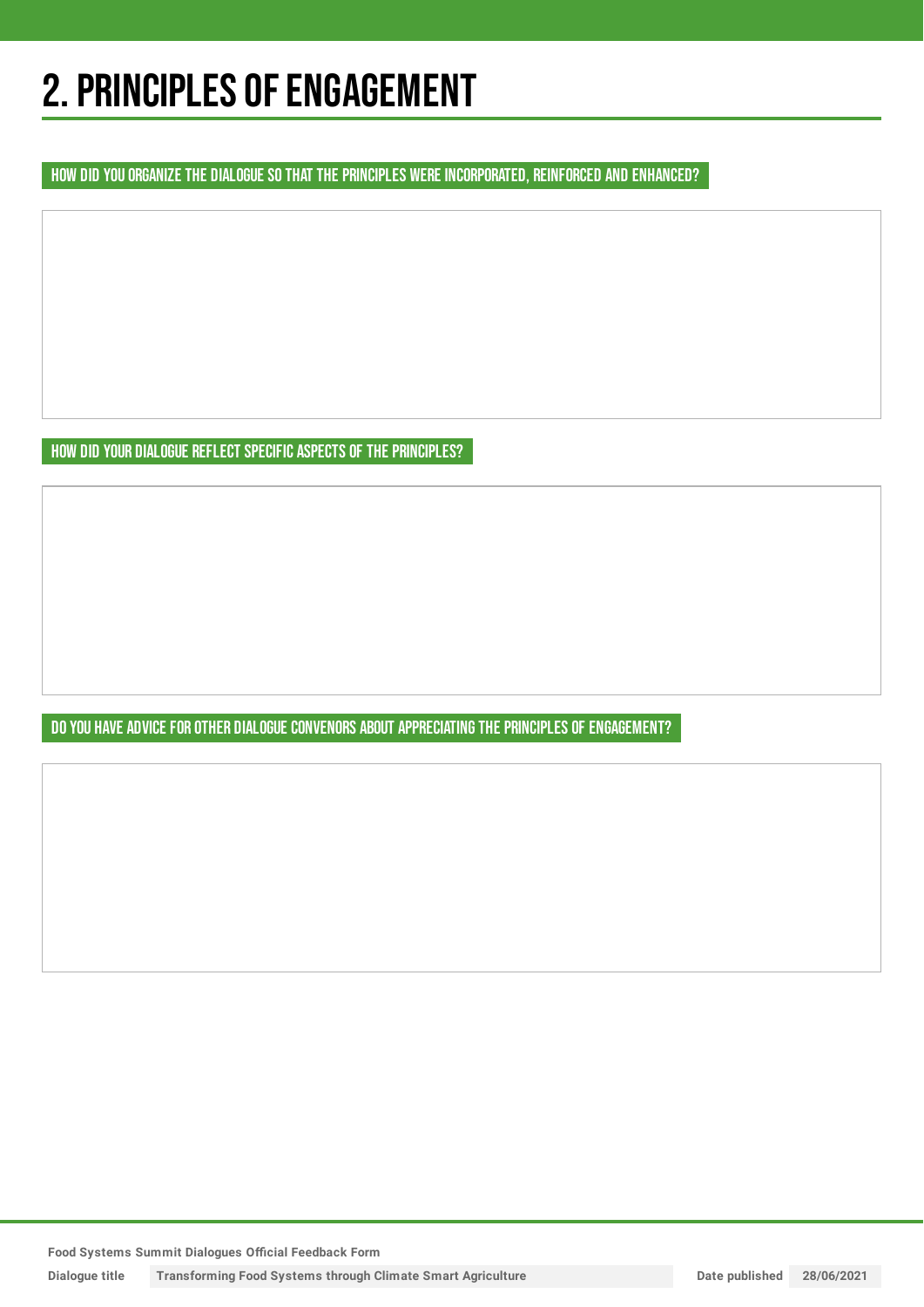## 3. METHOD

The outcomes of a Dialogue are influenced by the method that is used.

#### DID YOU USE THE SAME METHOD AS RECOMMENDED BYTHE CONVENORS REFERENCE MANUAL?

**Yes** ✓ **No**

The Department of Agronomy, Faculty of Agricultural Sciences, University of the Punjab, Lahore arranged a Dialogue on "Transforming Food Systems through Climate Smart Agriculture" for the 2021 United Nations Food Systems Summit, on May 25, 2021, at 05:30 GMT (10:30 PST.) The dialogue was focusing on climate change, food security and the main aim behind all this work was to contribute something in achieving the 2030 sustainable development goals. Keenly, the main interests were Action Track 3, Boost nature positive production, and Action track 5, Build resilience to vulnerabilities shock and stress. The webinar started with the recitation of the Holy Quran. Dr. Bilal Chatta welcomed all the participants, introduced keynote speakers, and briefly highlighted the objectives of the webinar that the discussions would be on these topics: • GHG and its impact on the food system. • Carbon Sequestration for mitigating Climate Change. • Development of Practices and Policies for a sustainable future. • Implementation of Climate-Smart Agricultural practices, policies, and value chain. Patron Prof. Dr. Muhammad Saleem Mazhar, Pro Vice Chancellor, Punjab University delivered his message and appreciated the efforts of the team for organizing such an amazing webinar. Guest of Honor Prof. Dr. Muhammad. Afzal, Vice Chancellor Baba Gur Nanak University, Nankana Sahib added his message and appreciation. Prof. Dr. Mumtaz Cheema spoke on Carbon sequestration and linked it with climate change. Hazelle Tomlin explained the Global Research Alliance (GRA) and how it is associated with Green House Gases. Mr. Peter Ettema shared his knowledge of GHG monitoring and its impact on food systems. Dr. Mukhtar Ahmad discussed that how climate resilient crop productivity can be accelerated by applying omics and artificial intelligence. Mr. Adnan Zahid held a panel discussion with all the speakers and asked multiple questions on behalf of the audience. Prof. Dr. Muhammad Saleem Haider thanked all the speakers and acknowledged the efforts of the organizing team. Dr. Sajid Ali said thank you words to all the participants, appreciated the efforts of student organizers (Numan Ali, Sohaib Ahmad, Syed Agha Armaghan, Muhammad Haseeb, Hamza Rizvi, Sheharbano Rizvi, Laiba Sharif, Aqdas Batool), and the webinar ended here.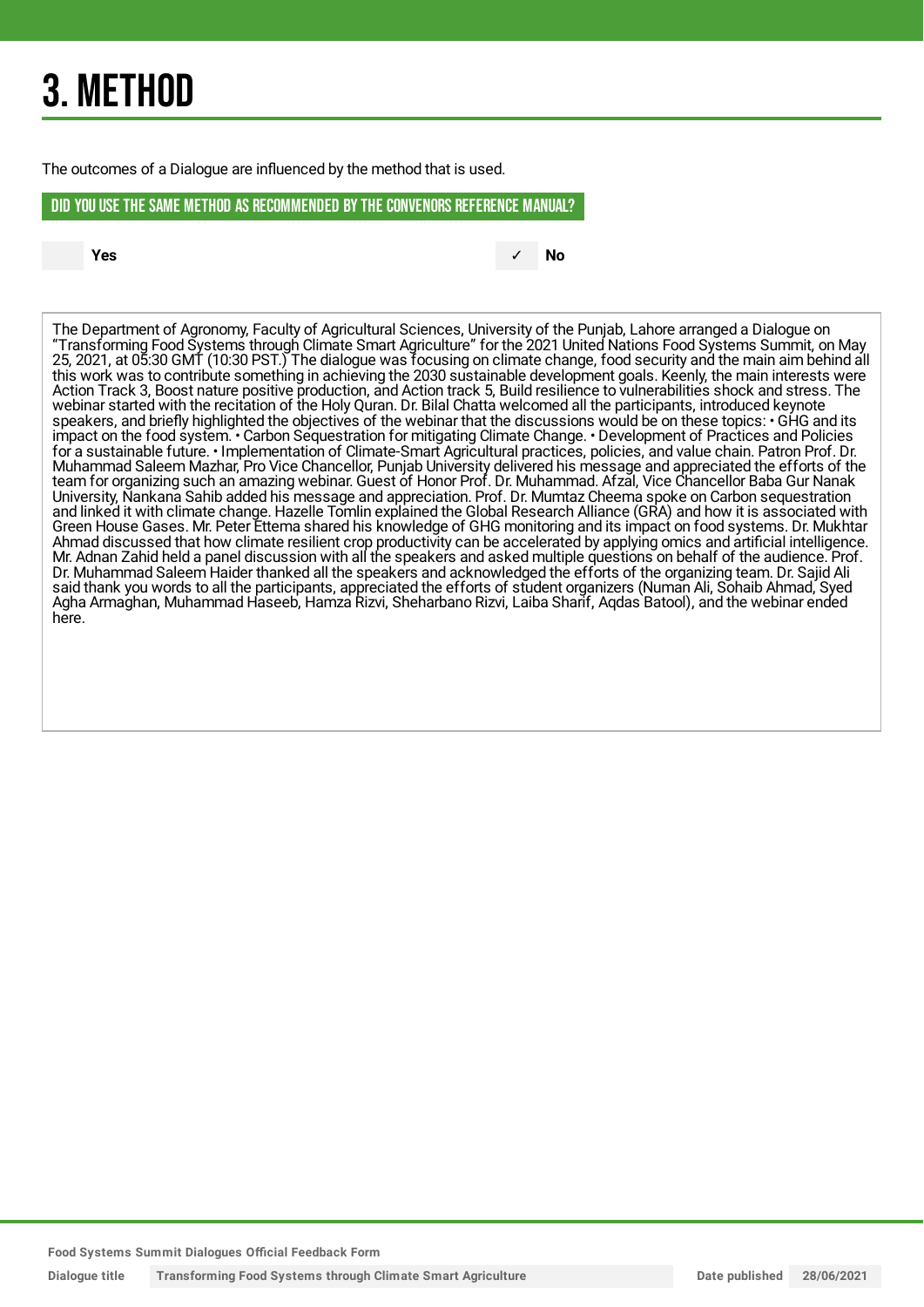## 4. DIALOGUE FOCUS & OUTCOMES

### MAJOR FOCUS

#### ACTION TRACKS

|   | Action Track 1: Ensure access to safe and<br>nutritious food for all      |
|---|---------------------------------------------------------------------------|
| ✓ | Action Track 2: Shift to sustainable<br>consumption patterns              |
|   | Action Track 3: Boost nature-positive<br>production                       |
|   | Action Track 4: Advance equitable livelihoods                             |
|   | Action Track 5: Build resilience to<br>vulnerabilities, shocks and stress |

#### **KEYWORDS**



**Food Systems Summit Dialogues Official Feedback Form**

**Dialogue title Transforming Food Systems through Climate Smart Agriculture Date published 28/06/2021**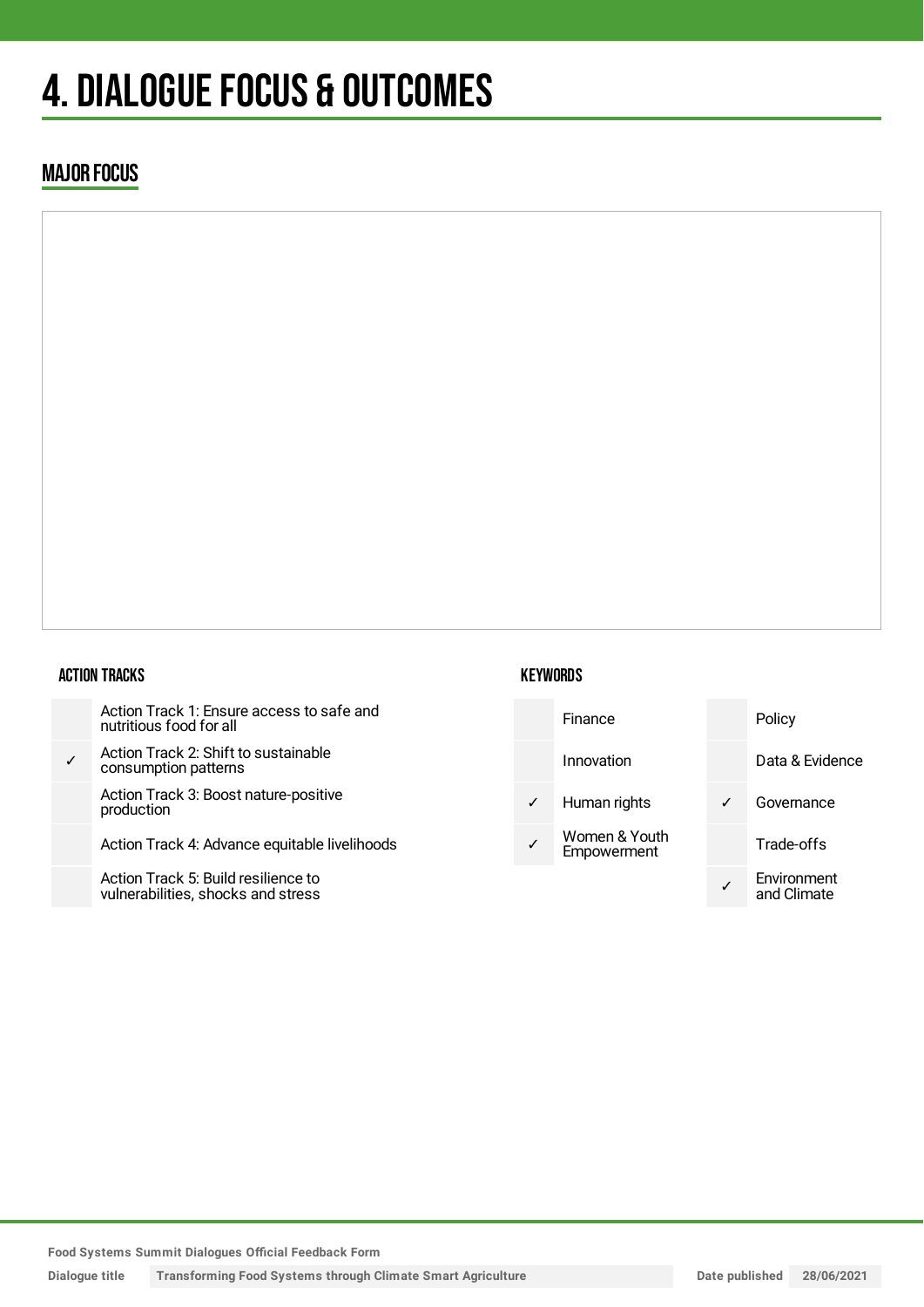### MAIN FINDINGS

#### ACTION TRACKS

Action Track 1: Ensure access to safe and nutritious food for all

Action Track 2: Shift to sustainabl consumption patterns

Action Track 3: Boost nature-posit production

Action Track 4: Advance equitable

Action Track 5: Build resilience to vulnerabilities, shocks and stress

| safe and      | Finance                      | Policy                     |
|---------------|------------------------------|----------------------------|
| le            | Innovation                   | Data & Evidence            |
| tive          | Human rights                 | Governance                 |
| e livelihoods | Women & Youth<br>Empowerment | Trade-offs                 |
|               |                              | Environment<br>and Climate |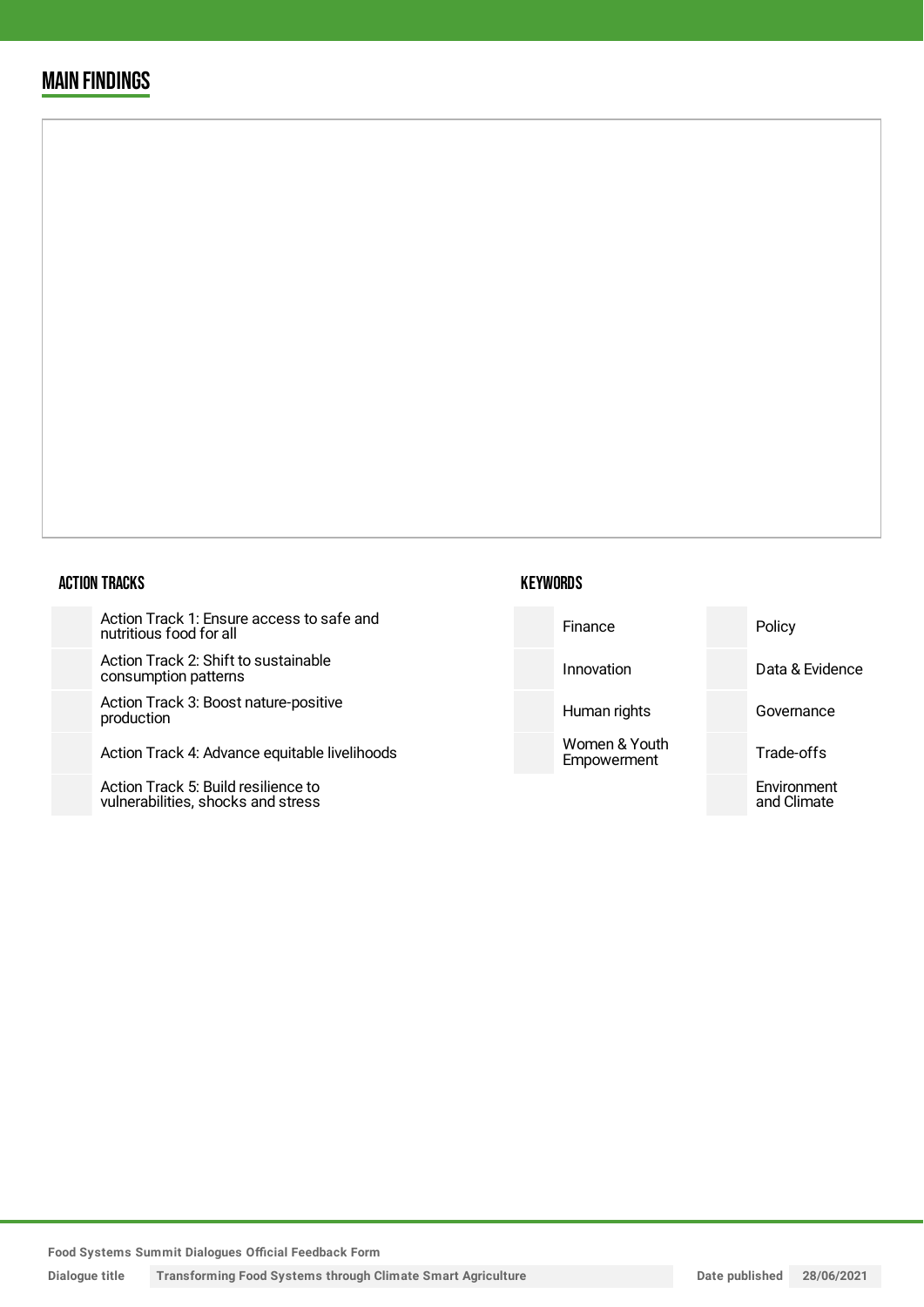### OUTCOMESFOR EACH DISCUSSION TOPIC

#### ACTION TRACKS

Action Track 1: Ensure access to safe and nutritious food for all

Action Track 2: Shift to sustainable consumption patterns

Action Track 3: Boost nature-positive production

Action Track 4: Advance equitable liv

Action Track 5: Build resilience to vulnerabilities, shocks and stress

| <b>KEYWORDS</b> |
|-----------------|
|-----------------|

| afe and    | Finance                      | Policy                     |
|------------|------------------------------|----------------------------|
|            | Innovation                   | Data & Evidence            |
| e          | Human rights                 | Governance                 |
| ivelihoods | Women & Youth<br>Empowerment | Trade-offs                 |
|            |                              | Environment<br>and Climate |
|            |                              |                            |